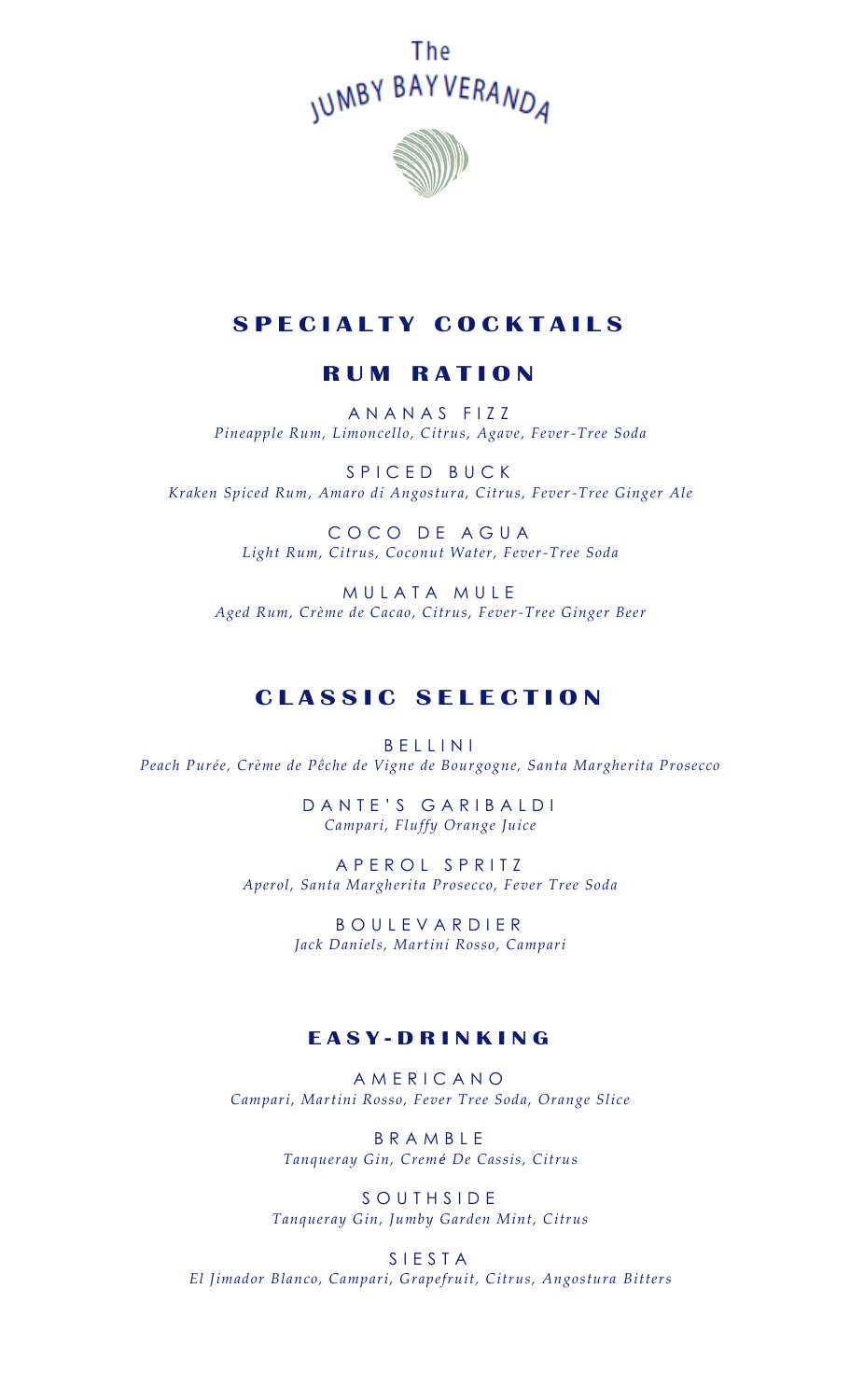### **F A V O R I T E S**

#### PAINKILLER | LONG *Pusser's Navy Rum, Coconut, Orange, Pineapple, Nutmeg*

Hailing from the Soggy Dollar in the British Virgin Islands, patrons would have to swim up to this six -seater bar to sample this deceptively potent taste of paradise…or as we would say, "It's a creeper!"

> M A I D IN ANTIGUA | UP *English Harbour 5, Island Mint, Cucumber, Citrus, Soda*

Taking inspiration from one of the newest modern classic families – The Maid – we have added a healthy measure of local rum into this refreshing & herbaceous cocktail.

> MAI TAI | LONG *Rhum Agricole, Cointreau, Amaretto, Lime, Bitters,*

In 1944 one of tiki's godfathers – Victor "Trader Vic" Bergron – created this concoction for some Tahitian guests; when they tasted it they exclaimed "Mai Tai Roa Ae!" or "out of this world… amazing!"

#### **S I G N A T U R E S**

A STRAWBERRY SPRITZ | WINE *Aperol, Strawberry, Ting, Prosecco*

Combining two of the most beloved drinks of Antigua and Italia, which is the perfect accompaniment for unwinding and watching the world go by…

> COUNT CARIB | COUPE *Our Secret Caribbean Rum Blend, Campari, Martini Rosso*

Few cocktails have stood the test of time as much as the beloved Negroni with its magnificence lying in its simplicity. Our handpicked selection of Caribbean rums intertwine effortlessly with Milan & Torino's finest exports

> CAFFÉ FLORAIN | WINE *Local Gold Rum, Galliano, Cacao, Espresso, Honey*

For three centuries this Venetian coffee institution has been welcoming some of history' s most famous face, and inspired our signature Iced Espresso Martini

#### **A P E R I T I F**

A I R M A I L *Cavalier White Rum, Fresh Lime Juice, Honey Nectar, Taittiger Champagne*

D R Y M A R T I N I *Your choice of Gin or Vodka, Extra Dry Vermouth, Lemon Oïl or Olive* 

D E A R J U L I E T *Hendrick's Gin, Aperol, Elderflower,Lime, Santa Margarita Prosecco* 

> N E G R O N I *Tanqueray Gin, Martini Rosso, Campari*

MINT JULEP *Jim Beam Bourbon, Jumby bay Garden Mint Leaves, Cane*